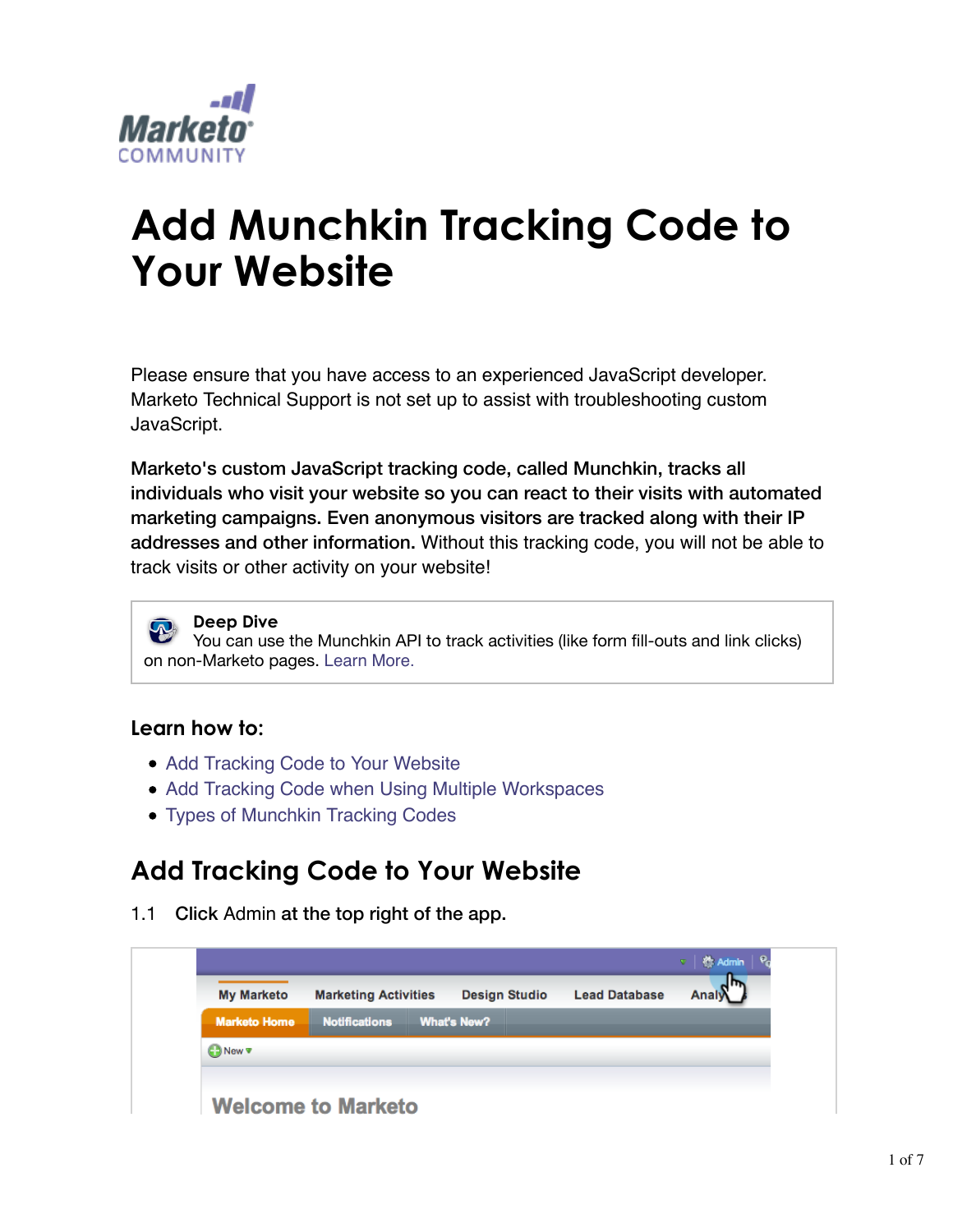

1.2 Click Munchkin in the tree on the left.

| <b>Marketo</b>                           | <b>Admin</b>                             |                                               |
|------------------------------------------|------------------------------------------|-----------------------------------------------|
| க<br>Quick Find                          | Change Password <b>B</b> Invite New User |                                               |
| B 883 Admin                              |                                          |                                               |
| My Account<br>$\Box$ Security            | <b>Marketo Admin</b>                     |                                               |
| <b>A</b> Login Settings<br>Users & Roles | <b>R</b> My Account                      | Change your contact information               |
| <b>Cy</b> Location<br>Smart Campaign     | <b>R</b> Login Settings                  | Manage security settings                      |
| $\leq$ Email<br>Field Management         | <b>Co.</b> Users & Roles                 | Manage users and roles                        |
| $\Box$ Integration                       | <b>C</b> Location                        | Select default location settings and subscrip |
| <b>B</b> CRM<br><b>Manding Pages</b>     | <b>Smart Campaign</b><br>9               | Smart campaign settings                       |
| <b>Co</b> Munchkin                       | <b>Email</b><br>$\mathbb{Z}^4$           | Administer email default settings             |
| <b>B</b> so mp<br><b>Even Partners</b>   | <b>Field Management</b><br>Ġ.            | Manage lead database fields and layouts       |
| <b>d</b> Data.com                        | <b>B</b> CRM                             | Manage CRM synchronization                    |

1.3 Select Asynchronous for Tracking Code Type.

| <b>Munchkin</b>                                                                                                                                                                                                                                                                                          | Copy and paste the tracking code into your website |                  |
|----------------------------------------------------------------------------------------------------------------------------------------------------------------------------------------------------------------------------------------------------------------------------------------------------------|----------------------------------------------------|------------------|
| <b>Tracking Code</b>                                                                                                                                                                                                                                                                                     |                                                    |                  |
| <b>Munchkin Account ID:</b>                                                                                                                                                                                                                                                                              | 517-XEJ-020                                        |                  |
| <b>Tracking Code Type:</b>                                                                                                                                                                                                                                                                               | Simple                                             |                  |
| $-$ and $-$                                                                                                                                                                                                                                                                                              | Simple                                             |                  |
| <script %3c:="" asynghynous="" jquery<br="" type="text/javascrip Asynchronous&lt;br&gt;document.write(unescape(">"//munchkin.marketo.net/munchkils's'<br>type='text/javascript'%3E%3C/script%3E"));<br><math>\langle</math>/script<math>\rangle</math><br><script>Munchkin.init('517-XEJ-020');</script> |                                                    |                  |
| <b>Lead Tracking</b><br>"Do Not Track" Browser Request: Ignore                                                                                                                                                                                                                                           |                                                    | $\mathbb Z$ Edit |

#### **Note**

Asynchronous code is faster than Simple. If you are using jQuery on your page, you could use the Asynchronous jQuery option. Learn more.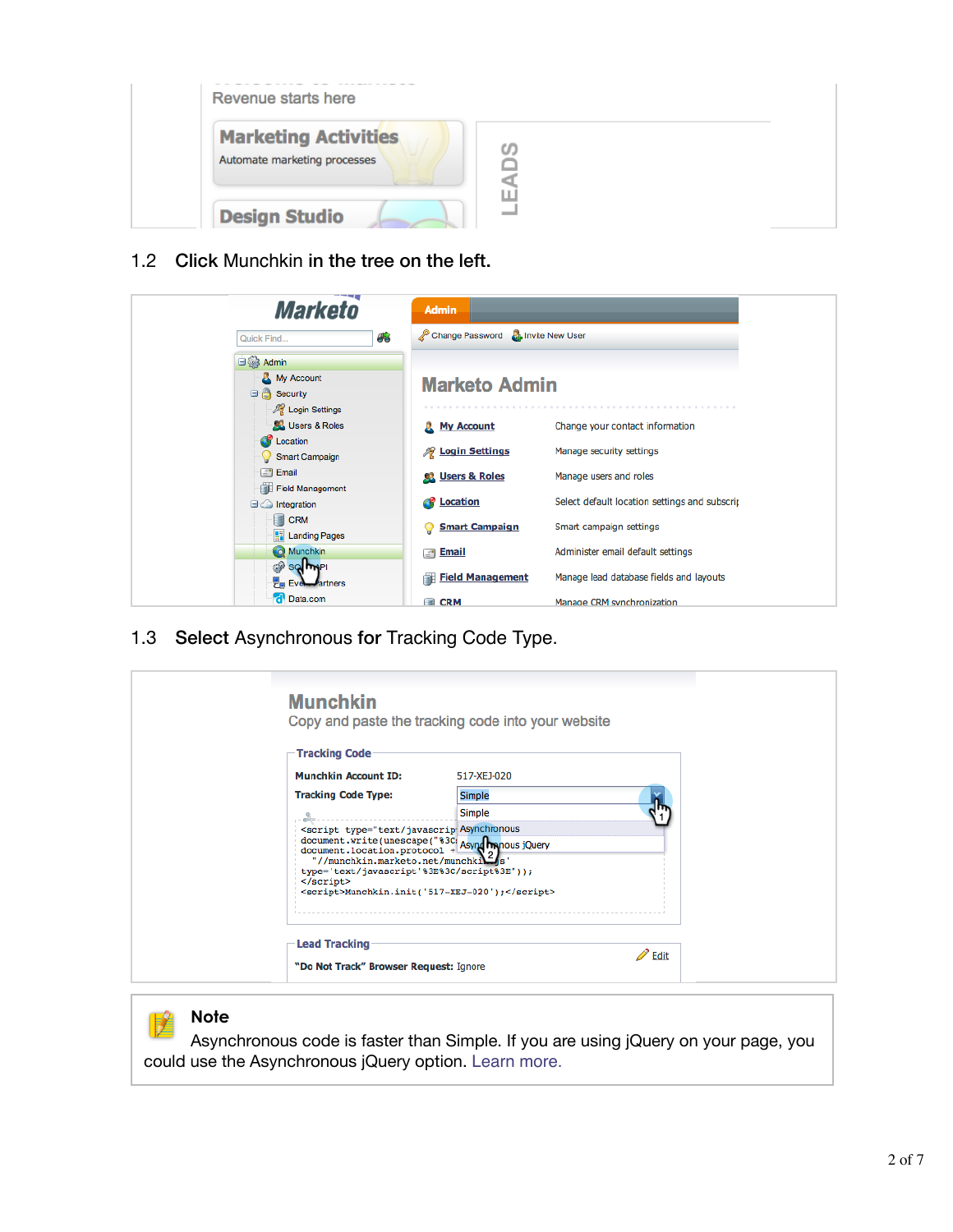1.4 Click and copy the Javascript tracking code to put on your website.

| <b>Munchkin</b>                                                                                                                                                                                                                                                                                                                                                                                                                                                                                                                                                                       | Copy and paste the tracking code into your website                                                                                                                                  |  |
|---------------------------------------------------------------------------------------------------------------------------------------------------------------------------------------------------------------------------------------------------------------------------------------------------------------------------------------------------------------------------------------------------------------------------------------------------------------------------------------------------------------------------------------------------------------------------------------|-------------------------------------------------------------------------------------------------------------------------------------------------------------------------------------|--|
| <b>Tracking Code</b>                                                                                                                                                                                                                                                                                                                                                                                                                                                                                                                                                                  |                                                                                                                                                                                     |  |
| <b>Munchkin Account ID:</b>                                                                                                                                                                                                                                                                                                                                                                                                                                                                                                                                                           | 517-XEJ-020                                                                                                                                                                         |  |
| <b>Tracking Code Type:</b>                                                                                                                                                                                                                                                                                                                                                                                                                                                                                                                                                            | Asynchronous                                                                                                                                                                        |  |
| <script type="text/javascript"><br><math>function()</math> {<br><math>var</math> didInit = false;<br>function initMunchkin()<br><math>if (didInit == false)</math>.<br>didInit = true;<br>Munchkin.init(<math>\sqrt{\mathbf{h}}</math>XEJ-020');<br><math>var s = document.createElement('script');</math><br><math>s. type = 'text/javascript';</math><br><math>s</math>. async = true;<br>/munchkin.js';<br>s.onreadystatechange = function() {<br>loaded') {<br>initMunchkin();<br><math>\lambda</math><br><math>s.</math>onload = initMunchkin;<br><math>\sum</math><br></script> | s.src = document.location.protocol + '//munchkin.marketo.net<br>if (this readyState == 'complete'    this readyState ==<br>document.getElementsByTaqName('head')[0].appendChild(s); |  |



#### **Caution**

Don't use the code shown in this screenshot - you must use the unique code that appears in your account!

### **Tip**

Put tracking code on the web pages you want to track. This may be every page for smaller sites, or only key pages on sites that have many dynamically generated Web pages, user forums, and so on.

1.5 Place the tracking code on your web pages right before the </body> tag. Landing pages created in Marketo automatically contain tracking code, so you don't need to put this code on them.

```
\mathbf 1<script type="text/javascript">
\bar{z}function() \{var didInit = false;
 \overline{3}function initMunchkin() {
 \sqrt{4}\overline{5}if(didInit === false) {
               didInit = true;<br>didInit = true;<br>Munchkin.init('561-HYG-937');
\, 6
\overline{7}\mathbf{g}\}\mathcal{F}\overline{9}var s = document.createElement('script');
10<sup>°</sup>11\,s.type = 'text/javascript';12
          s \cdot \text{async} = \text{true};s.src = document.location.protoco
                                                           //munchkin.marketo.net/munchkin.js';
1314\,s.onreadystatechange = function()
15\,if (this.readyState == 'complete' || this.readyState == 'loaded') {
16
               initMunchkin();
\frac{17}{2}\}18\,\};
19\,s.onload = initMunchkin;
20document.getElementsByTagName('head')[0].appendChild(s);
       \})();
21\le/script>
22
       | </body>
23
24
        </html>
```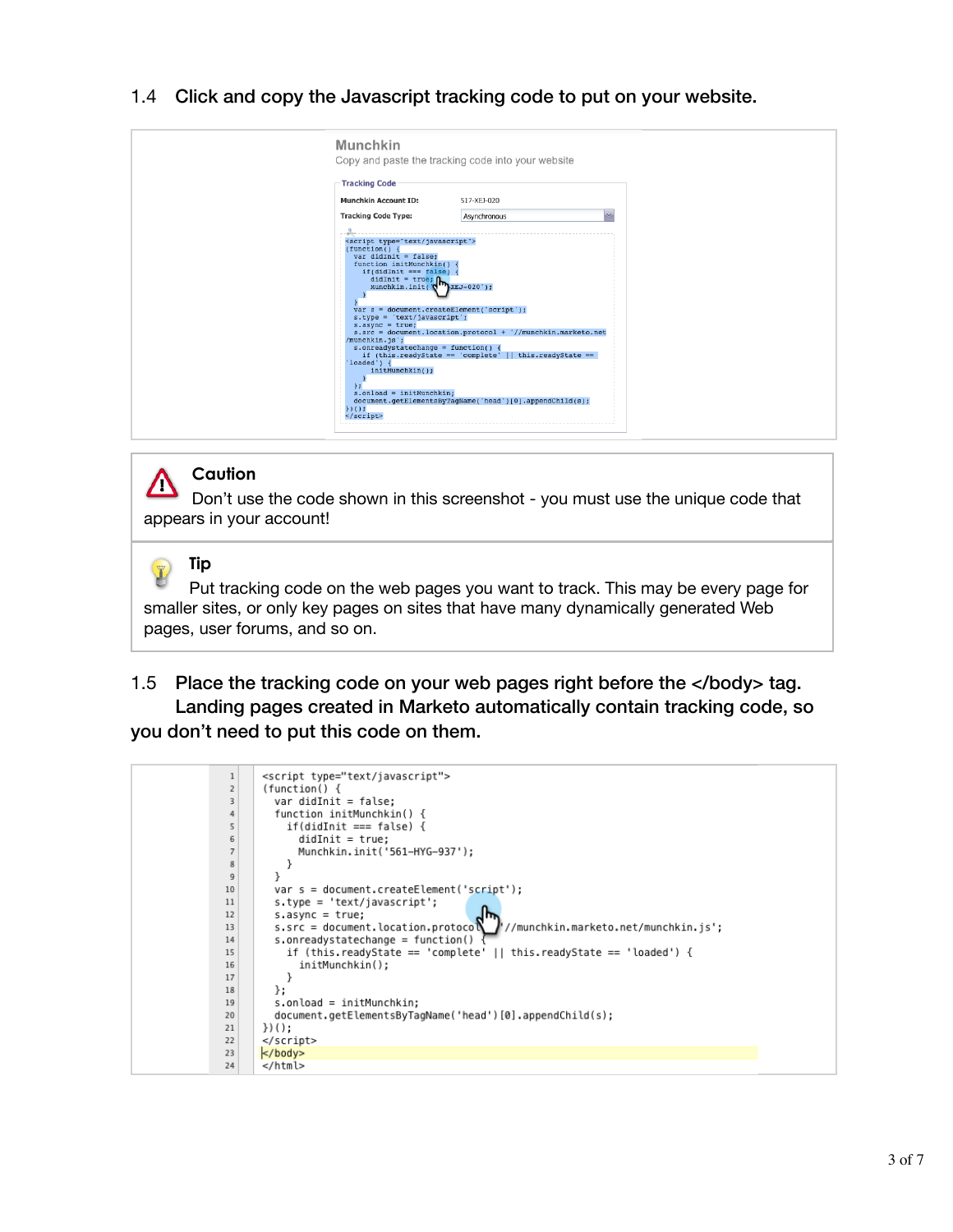

For sites that see a high volume of traffic (i.e., hundreds of thousands of visits per month), we recommend you opt not to track anonymous leads. Learn More.

### **Add Tracking Code when Using Multiple Workspaces**

If you're using Workspaces in your Marketo account, you probably also have separate web presences that correspond to your workspaces. In that case, you can use the Munchkin tracking Javascript to assign your anonymous leads to the correct workspace and partition.

2.1 Click Admin at the top right of the app.

|                              |                             |                    |                      |                      | 卷 Admin<br>$\overline{\nabla}$ |
|------------------------------|-----------------------------|--------------------|----------------------|----------------------|--------------------------------|
| <b>My Marketo</b>            | <b>Marketing Activities</b> |                    | <b>Design Studio</b> | <b>Lead Database</b> | Analy                          |
| <b>Marketo Home</b>          | <b>Notifications</b>        | <b>What's New?</b> |                      |                      |                                |
| <b>CONew v</b>               |                             |                    |                      |                      |                                |
|                              |                             |                    |                      |                      |                                |
| Revenue starts here          |                             |                    |                      |                      |                                |
| Automate marketing processes | <b>Marketing Activities</b> |                    | <b>EADS</b>          |                      |                                |

2.2 Click Munchkin in the tree on the left.

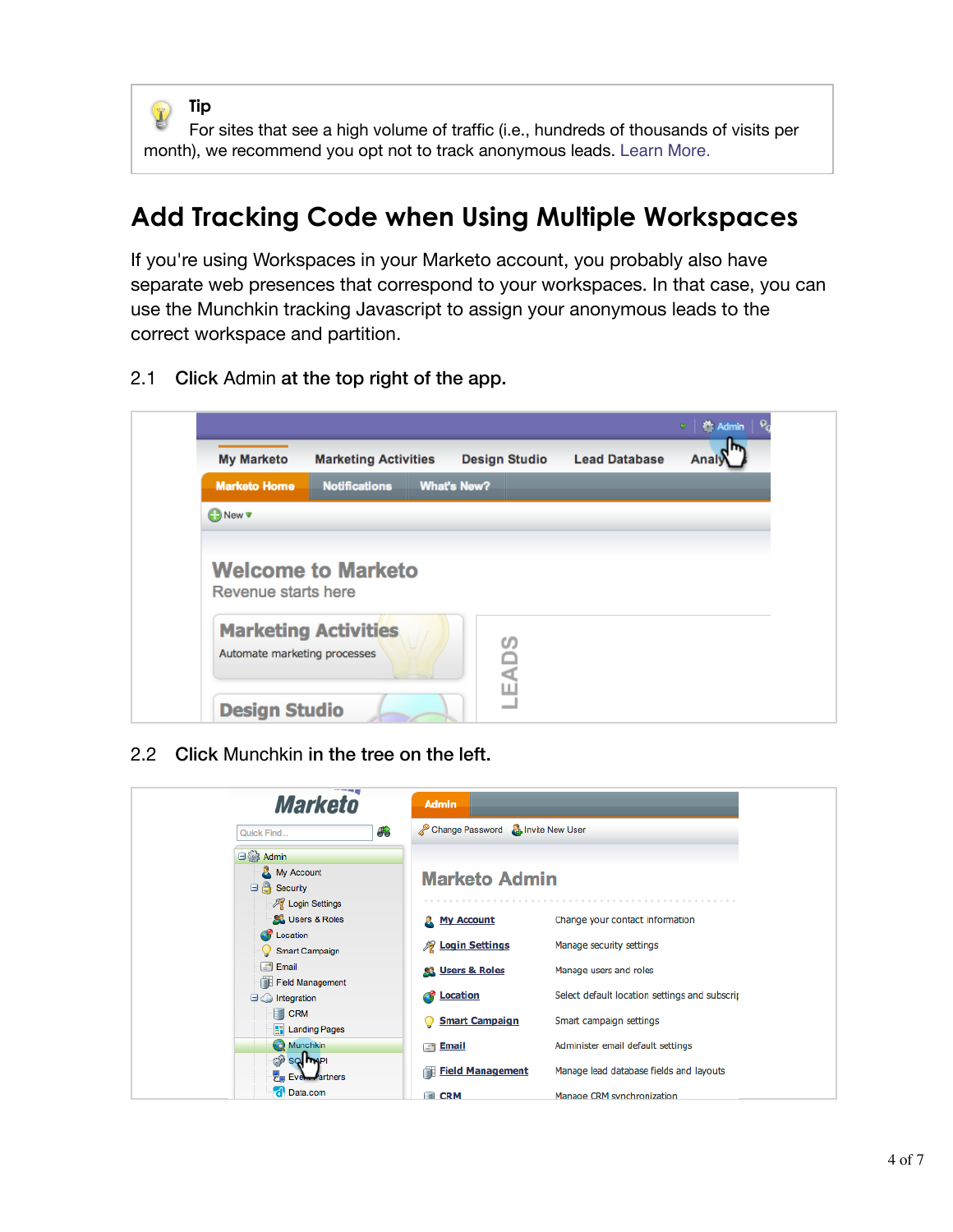#### 2.3 Select the appropriate workspace for the web pages you wish to track.

| <b>Tracking Code</b>                                                                                                                                                                                                                                                                                            |                                                |  |
|-----------------------------------------------------------------------------------------------------------------------------------------------------------------------------------------------------------------------------------------------------------------------------------------------------------------|------------------------------------------------|--|
| Munchkin Account ID:                                                                                                                                                                                                                                                                                            | 303-OZO-189                                    |  |
| <b>Workspace (Partition):</b>                                                                                                                                                                                                                                                                                   | None                                           |  |
| <b>Tracking Code Type:</b>                                                                                                                                                                                                                                                                                      | None                                           |  |
|                                                                                                                                                                                                                                                                                                                 | Asia (Default*)                                |  |
| <script <="" td="" type="text/javascrip"><td>Default (Default*)</td><td></td></tr><tr><td>document.write(unescape("%3C;EMEA(Default")</td><td></td><td></td></tr><tr><td>document.location.protocol + Story(Default*)</td><td></td><td></td></tr><tr><td>type='text/javascript'%3E%3C/sdfbt%3E"));<br></script> |                                                |  |
|                                                                                                                                                                                                                                                                                                                 | <script>Munchkin.init('303-0Z0-189');</script> |  |

#### **Note**

詫

If you don't use the special workspace Munchkin code, the leads will be assigned to the default partition that was created when your account was set up. It's named "Default" initially, but you might have changed that in your own Marketo account.

#### 2.4 Select Asynchronous for Tracking Code Type.

| <b>Munchkin</b>                                                                                                                                                               | Copy and paste the tracking code into your website                              |
|-------------------------------------------------------------------------------------------------------------------------------------------------------------------------------|---------------------------------------------------------------------------------|
| <b>Tracking Code</b>                                                                                                                                                          |                                                                                 |
| <b>Munchkin Account ID:</b>                                                                                                                                                   | 303-OZO-189                                                                     |
| <b>Workspace (Partition):</b>                                                                                                                                                 | EMEA (Default*)                                                                 |
| <b>Tracking Code Type:</b>                                                                                                                                                    | Simple                                                                          |
|                                                                                                                                                                               | Simple                                                                          |
| <script %30<br="" type="text/javascripAsynchronous&lt;br&gt;document.write(unescape(">document.location.protocol Asyng Impous jQuery<br>%3E%3C/script%3E"));<br></script><br> | "//munchkin.marketo.net/munchk2/js' type='text/javascript'<br><script></script> |

#### **Note**

Asynchronous code is faster than Simple. If you are using jQuery on your page, you could use the Asynchronous jQuery option. Learn more.

#### 2.5 Click and copy the Javascript tracking code to put on your website.

 $M_{t,sub}$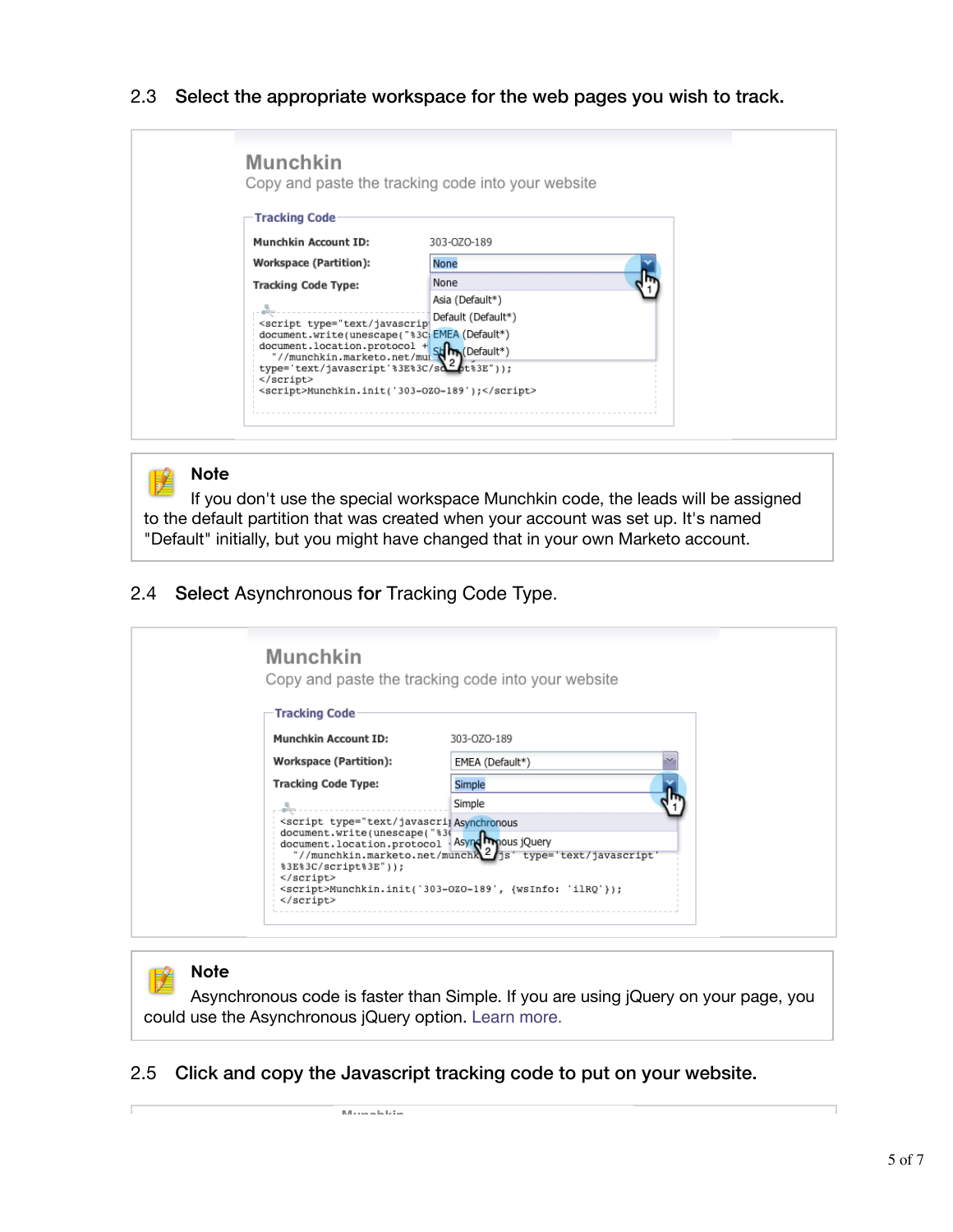| <b>IVIUNGININ</b><br><b>Tracking Code</b>                                                                                                                                                                                                                                                                                                                                                                                                                                                                                                               | Copy and paste the tracking code into your website                                                                                                                                                                                                  |  |
|---------------------------------------------------------------------------------------------------------------------------------------------------------------------------------------------------------------------------------------------------------------------------------------------------------------------------------------------------------------------------------------------------------------------------------------------------------------------------------------------------------------------------------------------------------|-----------------------------------------------------------------------------------------------------------------------------------------------------------------------------------------------------------------------------------------------------|--|
| <b>Munchkin Account ID:</b>                                                                                                                                                                                                                                                                                                                                                                                                                                                                                                                             | 303-OZO-189                                                                                                                                                                                                                                         |  |
| <b>Workspace (Partition):</b>                                                                                                                                                                                                                                                                                                                                                                                                                                                                                                                           | ×<br>EMEA (Default*)                                                                                                                                                                                                                                |  |
| <b>Tracking Code Type:</b>                                                                                                                                                                                                                                                                                                                                                                                                                                                                                                                              | ⊽<br>Asynchronous                                                                                                                                                                                                                                   |  |
| <script type="text/javascript"><br><math>function() \{</math><br><math>var</math> didInit = false;<br>function initMunchkin() {<br>if(didInit === false) {<br><math>didInit = true;</math><br>var s = document.createElement('script');<br><math>s. type = 'text/javasqript';</math><br><math>s \cdot \text{async} = \text{true};</math><br>/munchkin.js';<br>s.onreadystatechange = function() {<br><math>'</math>loaded') {<br>initMunchkin();<br><math>\rightarrow</math><br><math>s.</math>onload = initMunchkin;<br><math>\sum</math><br></script> | Munchkin.init('303-0Z0-189', {wsInfo: 'ilRQ'});<br>s.src = document.loca $\binom{5}{0}$ n.protocol + '//munchkin.marketo.net<br>if (this readyState == 'complete'    this readyState ==<br>document.getElementsByTagName('head')[0].appendChild(s); |  |

#### **Caution**

Λ Don't use the code shown in this screenshot - you must use the unique code that appears in your account!

2.6 Place the tracking code on your web pages right before the </body> tag. New leads that visit this page will be assigned to this lead partition.



#### **Caution** Λ

You can only use one Munchkin tracking script for a single partition and workspace on a page. Do not include tracking scripts for multiple partitions/workspaces on your website.

### **Note**

Landing pages created in Marketo automatically contain tracking code, so you don't need to put this code on them.